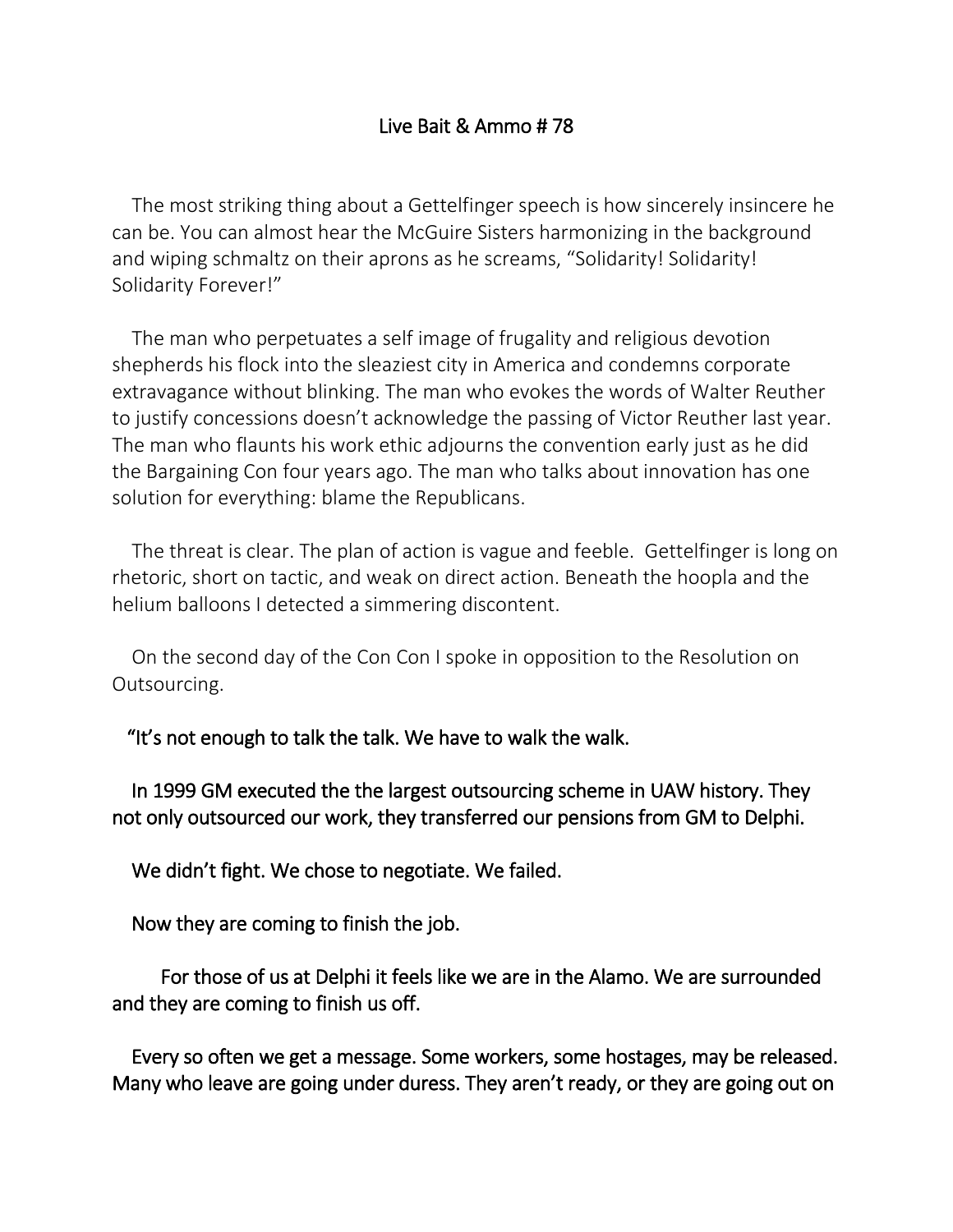the 50 and 10 [Fifty years old and at least ten years pension credit] and it isn't enough.

I said to one brother, "It's not enough. How are you going to make it?"

"My wife has cancer," he said. "I have to go."

The rest of us must stay and fight. Some of us have no choice.

 Whether we want to acknowledge it or not, Delphi is a line in the sand. What happens at Delphi is the future of the UAW.

 Delphi workers are in the Alamo, and we are listening for the calvary. But we don't hear the boots on the pavement.

 We need to hear boots on the pavement. We need a one day general strike for Delphi workers just like the immigrant workers. If immigrants could organize a national day of solidarity, why can't the UAW?

Delphi workers feel threatened. We feel isolated.

## I call on this convention to stand up for Delphi workers. I call on this convention to show their support and solidarity with Delphi workers."

You could have heard a pin drop. But we don't need the wisdom of silence. We need to hear the sound of boots on the ground. But none comes. None comes. All I could hear was the ca-ching-ca-ching of slot machines and the distant creaking of coffins as the souls of old union heroes turned over in their graves.

Organizing isn't an optional item like a sun roof or floor mats. Organizing is essential to unionism as powertrain is to the auto industry. You can stamp out quarter panels, upholster seats, and design interiors with more flash and flamboyance than a UAW Convention in Las Vegas, Nevada. But if you ain't got the engine, you ain't got the swing.

Organizing, like internal combustion, is the driving force the union vehicle is built around. Since the UAW replaced internal organizing with company-union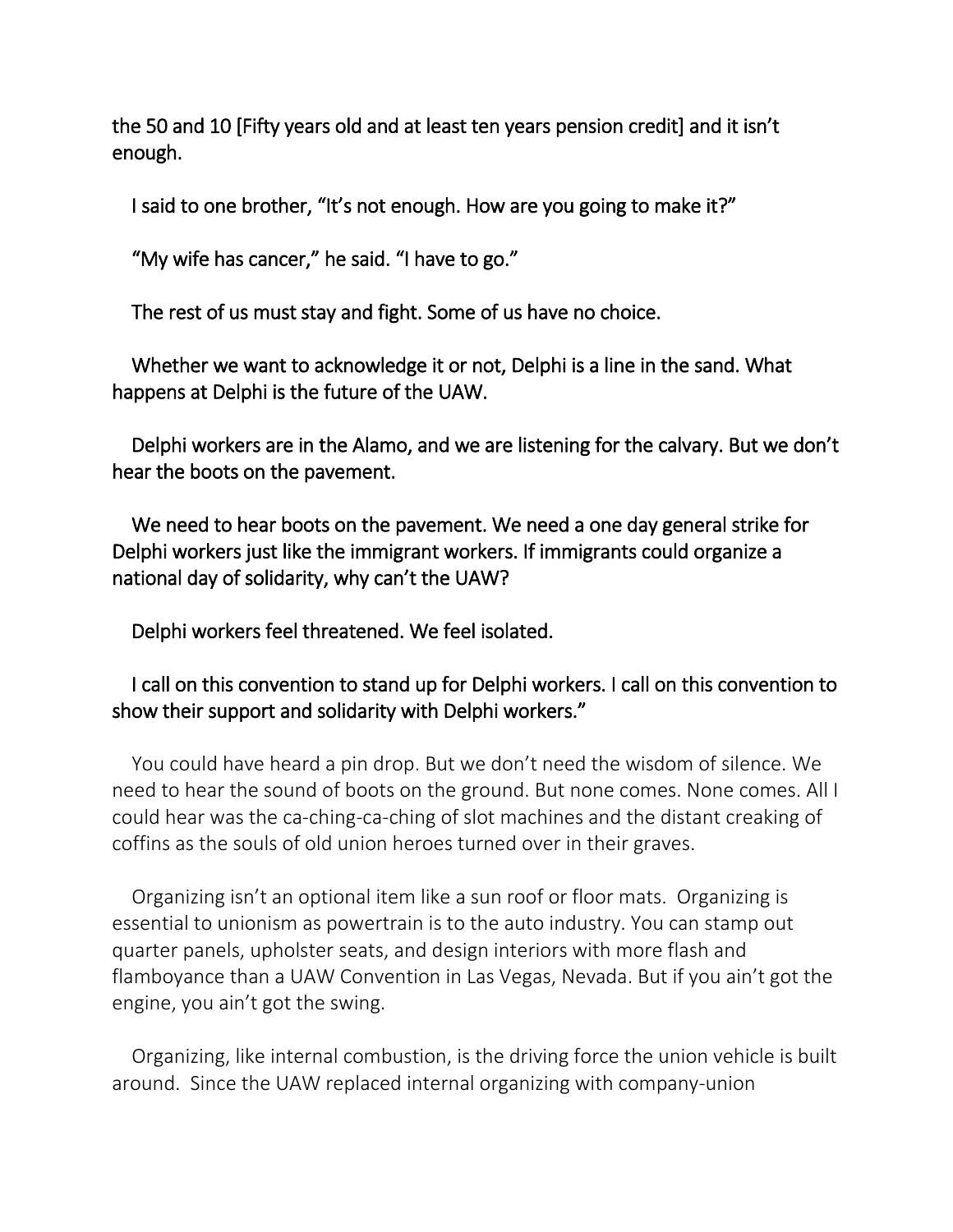partnership, we've lost the power to organize externally. Currently all UAW propulsion is hooked to the corporate drive shaft. Porkchoppers may pretend it's a parade, but brothers and sisters, we're getting towed to the junkyard, not upstage.

A few years ago I traveled to Georgetown, Kentucky to meet with volunteer organizers at Toyota. I wrote articles about them and I wrote articles for them. In particular I wrote a four page rebuttal to the anti union propagandists called "Truth for Truthfinders". That was the easy part. The more difficult task was the UAW's record of concession and company-union collaboration.

I asked the volunteer organizers what they hoped a union would help them achieve. Five goals predominated.

1.) A defined pension. The UAW is moving away from defined pension in new contracts.

2.) Health insurance for retirees. The UAW negotiated takeaways from retiree health care.

3.) An end to the discrimination of two tier wages and/or temp workers. The UAW is negotiating two tier supplements for new hires and permitting more extensive utilization of temps.

4.) The safety and integrity that work rules provide. The UAW is conceding work rules.

5.) Democracy. The UAW is a one party state. Thus, ratification of contracts is the rank and file's most effective expression of satisfaction or dissatisfaction with the leadership. UAW members are losing the right to ratify.

Recently Delphi members learned that six cents was diverted from our COLA for the retiree's VEBA. GM workers voted to approve that concession, but Delphi workers were never given the opportunity to vote on that change in the contract.

Likewise Delphi workers were not permitted to vote on the two tier supplement that was imposed on new hires in the 2003 national agreement.

The Concession Caucus opened the 2003 contract and retirees were deprived of accrued vested benefits without their consent.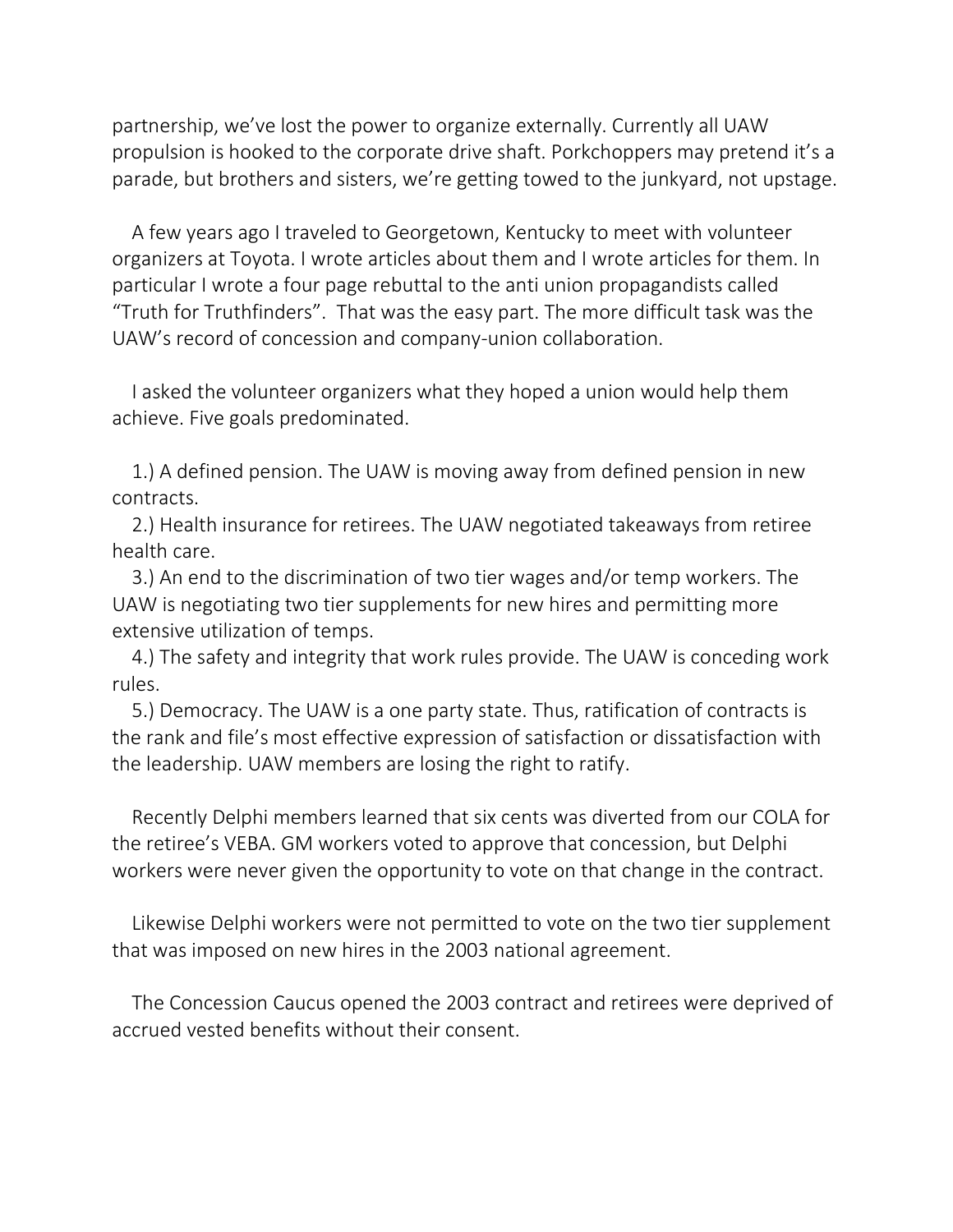In 1999 all the pension credits we earned with GM were transferred to Delphi. We were not informed prior to ratification of the contract and thus, we had no chance to express our disapproval.

The Concession Caucus is promoting the Toyota model of workplace organization. The CC is depriving members of the right to ratify contract changes. The CC, in violation of Article 19 Section 6 of the UAW Constitution, is encouraging whipsawing competition between locals. The CC is not defending workers rights on the job. A case in point, at a Delphi plant, Local 696, in Dayton, Ohio the Bargaining Chair was fired; the Local President was arrested in the plant for "trespassing"; rank and file members are routinely subjected to harassment, intimidation, and suspension; the Concession Caucus has done nothing to protect them.

Why should non union workers take the risk to organize for a union that won't defend its dues paying members? Who needs a union to bargain for concessions and against union work rules?

Organizing is the pivotal challenge we face as a union. The Concession Caucus chose not to address the "Proposed Resolution on Organizing" at the convention. They were too busy pumping helium into balloons.

In Gettelfinger's opening remarks he stated; "The challenges we face aren't the kind that can be ridden out. They're structural challenges, and they require new and farsighted solutions."

The structural challenges Gettelfinger referred to were restructurings in the automotive business. But the structural challenge we face as a union is organizing workers not employers. If we had succeeded at organizing workers in the transplants, both the UAW and the Big 3 would be in a stronger position today. Organizing is the business of the union and the Concession Caucus evaded the debate preferring company-union collaboration and pandering for the Democrats despite the fact their "partners" are cheating on them and John Kerry didn't use the word union even once during his acceptance speech at the Democratic Convention in 2004. Our failure to organize has rendered us irrelevant.